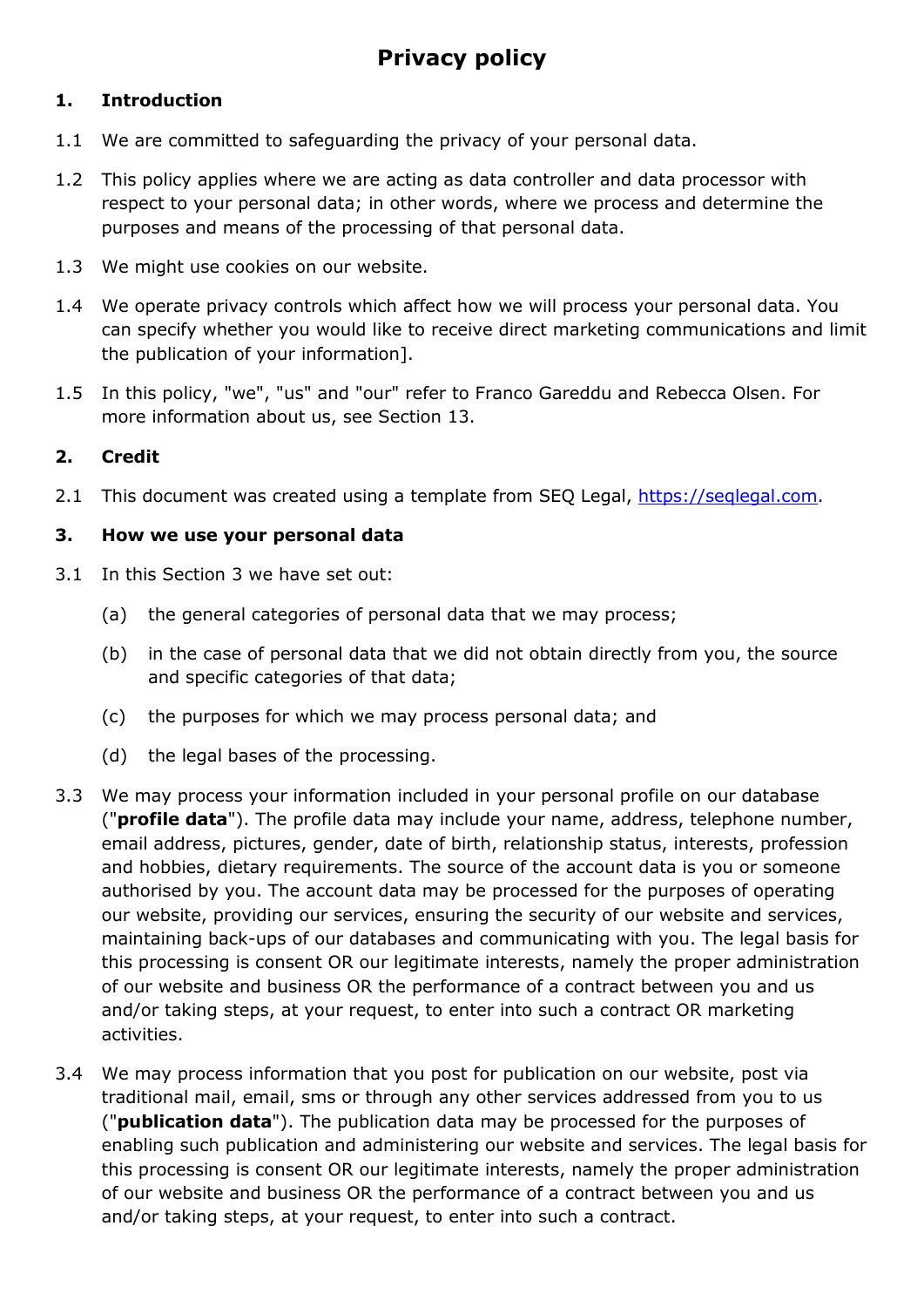- 3.5 We may process information contained in any enquiry you submit to us regarding goods and/or services ("**enquiry data**"). The enquiry data may be processed for the purposes of offering, marketing and selling relevant goods and/or services to you. The legal basis for this processing is consent OR our legitimate interests, namely the proper administration of our website and business OR the performance of a contract between you and us and/or taking steps, at your request, to enter into such a contract OR marketing activities.
- 3.6 We may process information relating to our customer relationships, including customer contact information ("**customer relationship data**"). The customer relationship data may include your name, your contact details, and information contained in communications between us and you or someone authorised by you. The source of the customer relationship data is you or someone authorised by you. The customer relationship data may be processed for the purposes of managing our relationships with customers, communicating with customers, keeping records of those communications and promoting our products and services to customers. The legal basis for this processing is consent OR our legitimate interests, namely the proper administration of our website and business OR the performance of a contract between you and us and/or taking steps, at your request, to enter into such a contract OR marketing activities.
- 3.7 We may process [information relating to transactions, including purchases of goods and services, that you enter into with us and/or through our website ("**transaction data**"). The transaction data may include your contact details, your card details and the transaction details. The transaction data may be processed for the purpose of supplying the purchased goods and services and keeping proper records of those transactions. The legal basis for this processing is the performance of a contract between you and us and/or taking steps, at your request, to enter into such a contract and our legitimate interests, namely the proper administration of our website and business OR any legal basis such as keeping tax accounts.
- 3.8 We may process information that you provide to us for the purpose of subscribing to our email notifications and/or newsletters ("**notification data**"). The notification data may be processed for the purposes of sending you the relevant notifications and/or newsletters. The legal basis for this processing is consent OR our legitimate interests, namely the proper administration of our website and business OR the performance of a contract between you and us and/or taking steps, at your request, to enter into such a contract OR marketing activities.
- 3.9 We may process information contained in or relating to any communication that you send to us via our website ("**correspondence data**"). The correspondence data may include the communication content and metadata associated with the communication. Our website will generate the metadata associated with communications made using the website contact forms. The correspondence data may be processed for the purposes of communicating with you and record-keeping. The legal basis for this processing is consent OR our legitimate interests, namely the proper administration of our website and business OR the performance of a contract between you and us and/or taking steps, at your request, to enter into such a contract OR marketing activities.
- 3.10 We may process any of your personal data identified in this policy where necessary for the establishment, exercise or defence of legal claims, whether in court proceedings or in an administrative or out-of-court procedure. The legal basis for this processing is our legitimate interests, namely the protection and assertion of our legal rights, your legal rights and the legal rights of others.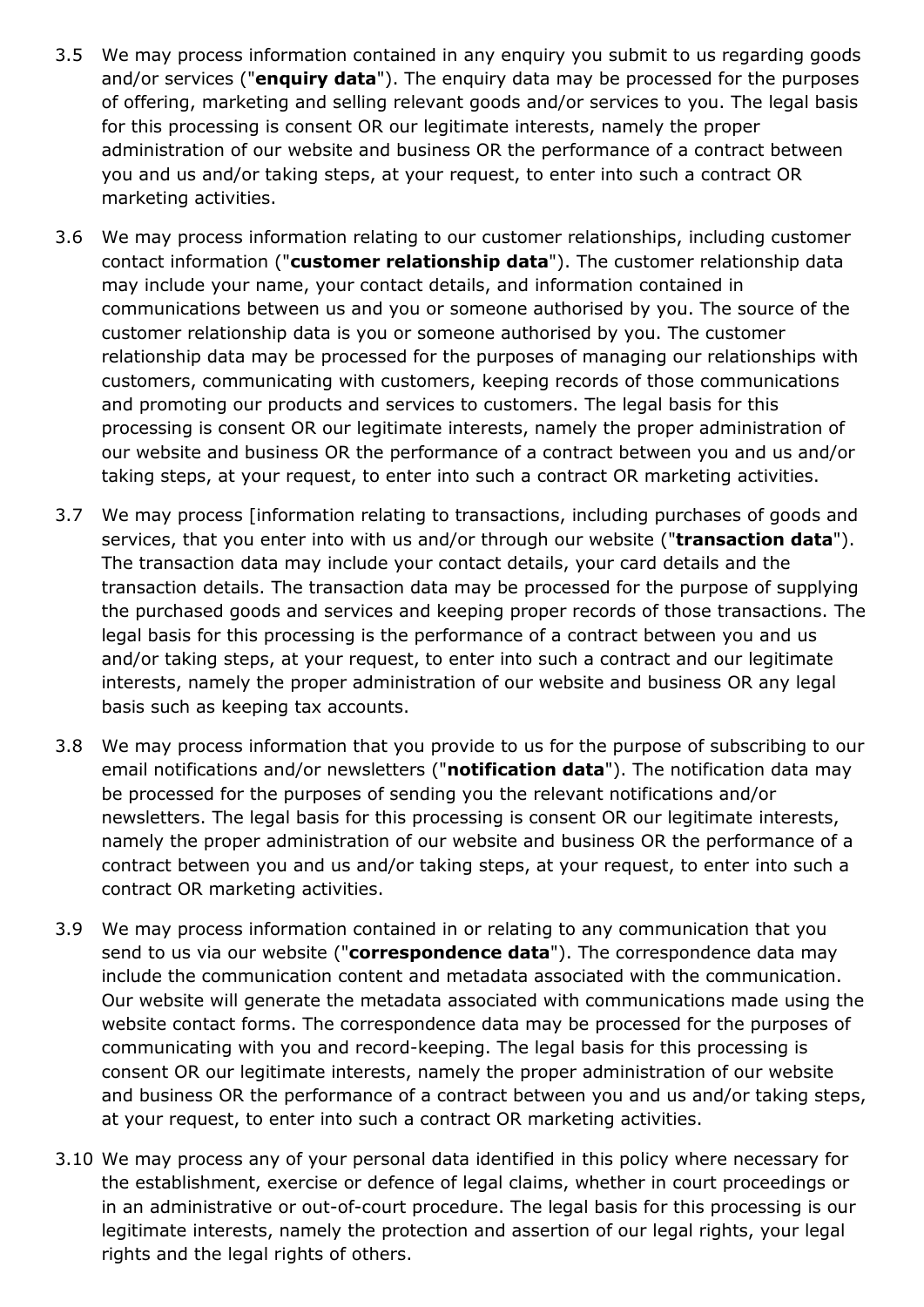- 3.11 We may process any of your personal data identified in this policy where necessary for the purposes of obtaining or maintaining insurance coverage, managing risks, or obtaining professional advice. The legal basis for this processing is our legitimate interests, namely the proper protection of our business against risks.
- 3.12 In addition to the specific purposes for which we may process your personal data set out in this Section 3, we may also process any of your personal data where such processing is necessary for compliance with a legal obligation to which we are subject, or in order to protect your vital interests or the vital interests of another natural person.
- 3.13 Unless we prompt you to do so, please do not supply any other person's personal data to us, unless formally authorised (in writing by the other person and able to copy such authorisation to us).

Notwithstanding the other provisions of this Section 3, consent from individuals will only be sought for new data entering our system from the  $25<sup>th</sup>$  of May 2018. No consent will be sought in respect of existing data where we have a legitimate interest to process such data.

## **4. Providing your personal data to others**

- 4.1 We may disclose your personal data to any member of our group of companies this means our subsidiaries, our ultimate holding company and all its subsidiaries insofar as reasonably necessary for the purposes, and on the legal bases, set out in this policy.
- 4.2 We may disclose your personal data to our insurers and/or professional advisers insofar as reasonably necessary for the purposes of obtaining or maintaining insurance coverage, managing risks, obtaining professional advice, or the establishment, exercise or defence of legal claims, whether in court proceedings or in an administrative or outof-court procedure.
- 4.3 We will disclose in writing or viva voce your name, gender, place and date of birth to any Airline, Ferry, Coach Company and any other service provider we use to transport you to/from any destinations. We will make a similar disclosure to any Hotel, Holiday Centre or other venue where our events are, will or have taken place. Such disclosure will be made insofar as reasonably necessary, for example to allocate room/s specifically to you or people nominated by you, to speed check-in process and avoid releasing your travel documents at hotel/airport check-in, to provide the necessary information to register your gender, name, surname and middle name/s with any service provider such as transportation and accommodation Companies, Businesses and/or Establishments. When you subscribe to one of our events, your name and surname may at times be included on lists prepared by us and publicly available for all to see on our webs site, other service provider web site or printed. This will occur only when necessary, for example when detailing a list with participants names, tables allocated in restaurants and seats on coaches to be used by individuals, such list would be posted on our website for the participants to download and therefore will be publicly visible. Likewise, lists of names and surnames might be publicly visible on airlines/ferry/trains/other transports web sites in respect of groups/individuals being carried by service providers to various airports/ports/stations/coach&bus stops or any destinations from where you will reach the hotel selected for our dance events. Service providers will handle and process the information that we provide about you in order to deliver their service/s to you and to us.
- 4.4 Financial transactions relating to our website and services may be handled by our payment services providers, for example PayPal and any Banks that we may use in the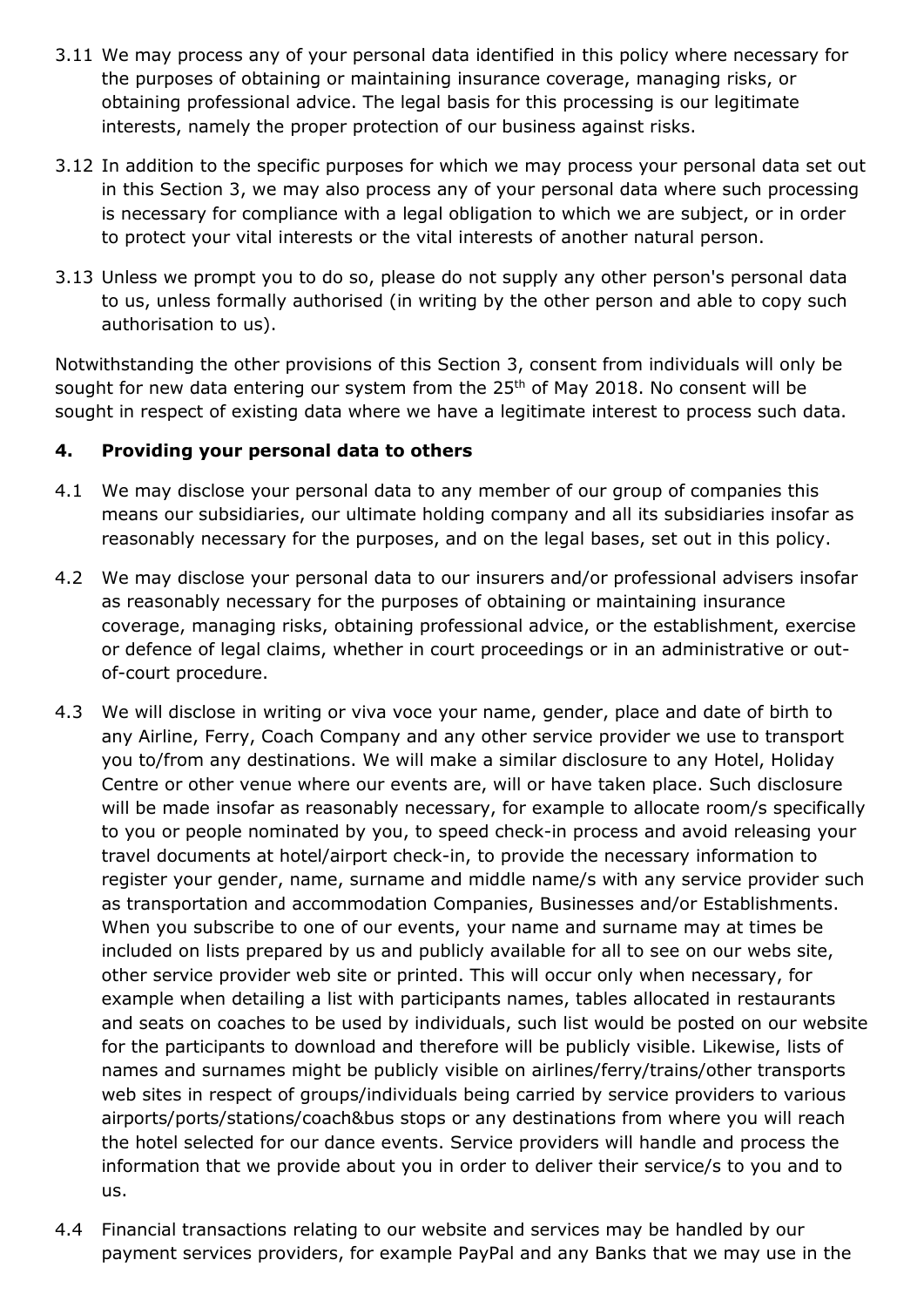process of our business. We will share transaction data with our payment services providers only to the extent necessary for the purposes of processing your payments, refunding such payments and dealing with complaints and queries relating to such payments and refunds.

4.5 In addition to the specific disclosures of personal data set out in this Section 4, we may disclose your personal data where such disclosure is necessary for compliance with a legal obligation to which we are subject, or in order to protect your vital interests or the vital interests of another natural person. We may also disclose your personal data where such disclosure is necessary for the establishment, exercise or defence of legal claims, whether in court proceedings or in an administrative or out-of-court procedure.

# **5. International transfers of your personal data**

- 5.1 In this Section 5, we provide information about the circumstances in which your personal data may be transferred to countries outside the European Economic Area (EEA).
- 5.3 The hosting facilities for our website or email services maybe situated in countries outside the EEA. The European Commission has made an "adequacy decision" with respect to the data protection laws of these countries. Transfers to these countries will be protected by appropriate safeguards, namely the use of standard data protection clauses adopted or approved by the European Commission.
- 5.4 You acknowledge that personal data that you submit for publication through our website or services may be available, via the internet, around the world. We cannot prevent the use or misuse of such personal data by others.

## **6. Retaining and deleting personal data**

- 6.1 This Section 6 sets out our data retention policies and procedure, which are designed to help ensure that we comply with our legal obligations in relation to the retention and deletion of personal data.
- 6.2 Personal data that we process for any purpose or purposes shall not be kept for longer than is necessary for that purpose or those purposes. However, we will retain your personal data for unlimited time in full for historical reasons relating to products/services you purchased from us. Your full data maybe reduced to the minimum necessary by deleting, upon your request contact data such as your address, telephone number, email address etcetera.
- 6.3 In some cases it is not possible for us to specify in advance the periods for which your personal data will be retained. In such cases, we will determine the period of retention.
- 6.4 Notwithstanding the other provisions of this Section 6, we may retain your personal data where such retention is necessary for compliance with a legal obligation to which we are subject, or in order to protect your vital interests or the vital interests of another natural person.

## **7. Amendments**

- 7.1 We may update this policy from time to time by publishing a new version on our website.
- 7.2 You should check this page occasionally to ensure you are happy with any changes to this policy.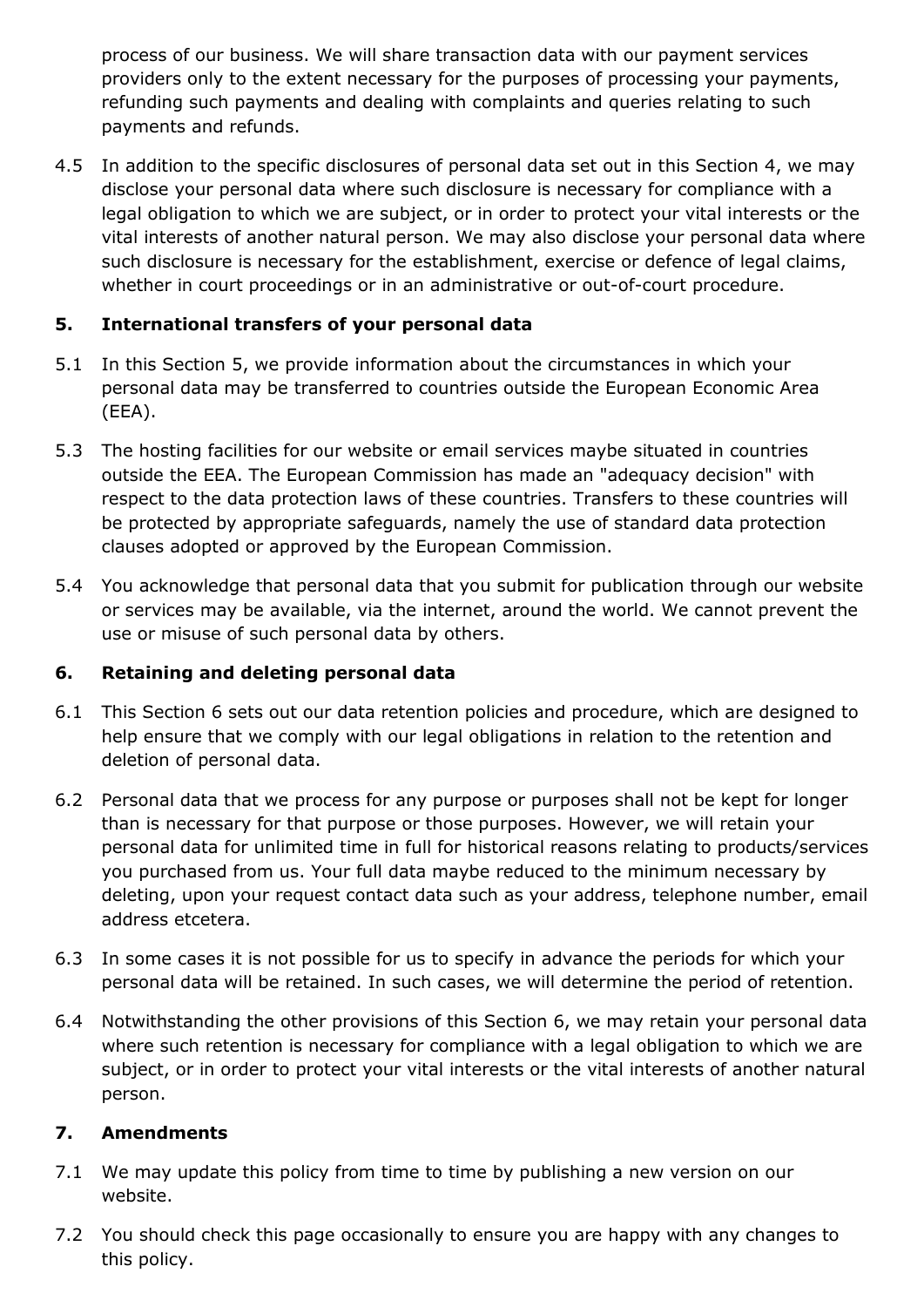7.3 We may notify you of changes to this policy by email or through the private messaging system on our website.

# **8. Your rights**

- 8.1 In this Section 8, we have summarised the rights that you have under data protection law. Some of the rights are complex, and not all of the details have been included in our summaries. Accordingly, you should read the relevant laws and guidance from the regulatory authorities for a full explanation of these rights.
- 8.2 Your principal rights under data protection law are:
	- (a) the right to access;
	- (b) the right to rectification;
	- (c) the right to erasure;
	- (d) the right to restrict processing;
	- (e) the right to object to processing;
	- (f) the right to data portability;
	- (g) the right to complain to a supervisory authority; and
	- (h) the right to withdraw consent.
- 8.3 You have the right to confirmation as to whether or not we process your personal data and, where we do, access to the personal data, together with certain additional information. That additional information includes details of the purposes of the processing, the categories of personal data concerned and the recipients of the personal data. Providing the rights and freedoms of others are not affected, we will supply to you a copy of your personal data via email only. The first copy will be provided free of charge, but additional copies may be subject to a reasonable fee.
- 8.4 You have the right to have any inaccurate personal data about you rectified and, taking into account the purposes of the processing, to have any incomplete personal data about you completed.
- 8.5 In some circumstances you have the right to the erasure of your personal data without undue delay. Those circumstances include: the personal data are no longer necessary in relation to the purposes for which they were collected or otherwise processed; you withdraw consent to consent-based processing; you object to the processing under certain rules of applicable data protection law; the processing is for direct marketing purposes; and the personal data have been unlawfully processed. However, there are exclusions of the right to erasure. The general exclusions include where processing is necessary: for exercising the right of freedom of expression and information; for compliance with a legal obligation; or for the establishment, exercise or defence of legal claims.
- 8.6 In some circumstances you have the right to restrict the processing of your personal data. Those circumstances are: you contest the accuracy of the personal data; processing is unlawful but you oppose erasure; we no longer need the personal data for the purposes of our processing, but you require personal data for the establishment, exercise or defence of legal claims; and you have objected to processing, pending the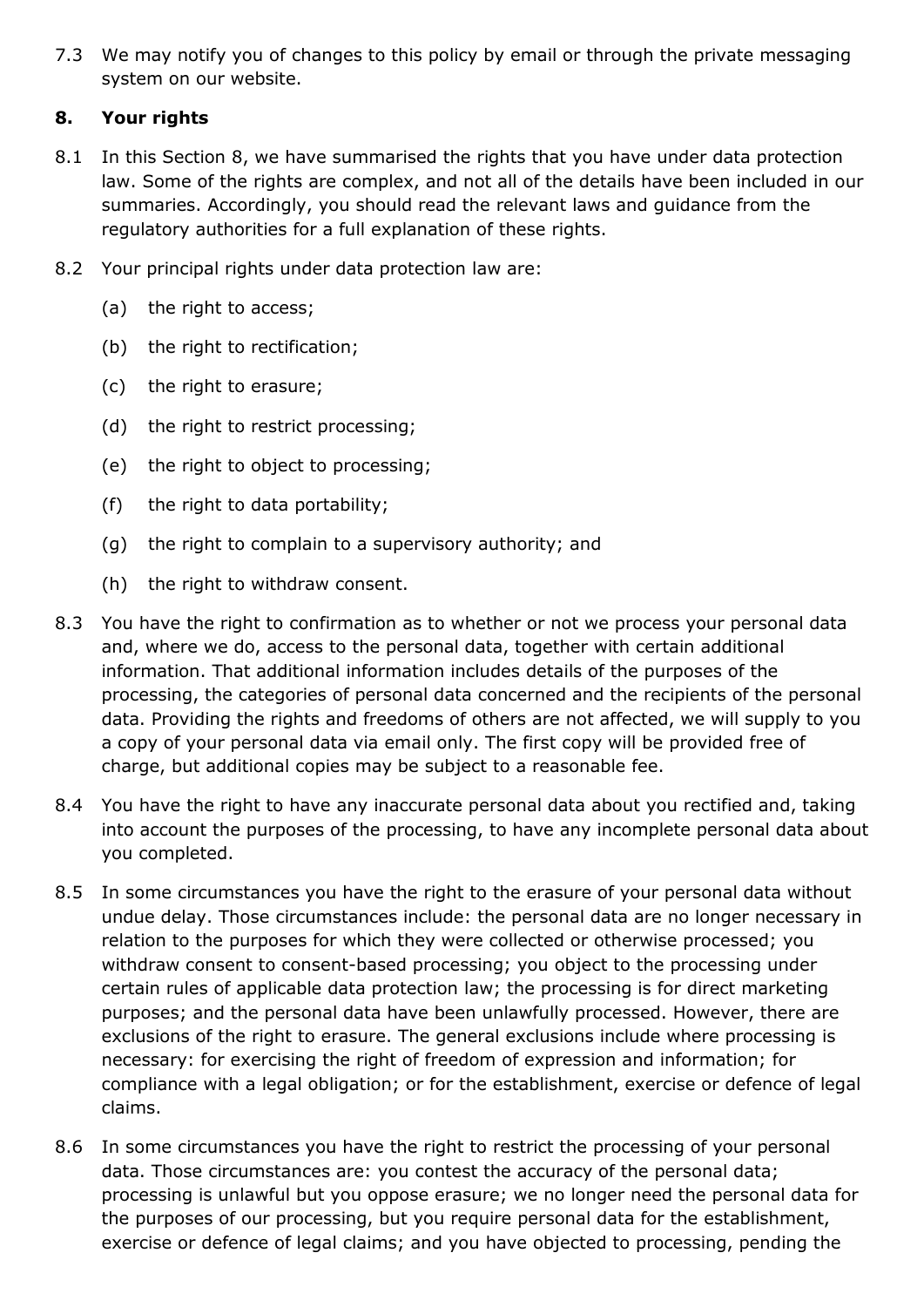verification of that objection. Where processing has been restricted on this basis, we may continue to store your personal data. However, we will only otherwise process it: with your consent; for the establishment, exercise or defence of legal claims; for the protection of the rights of another natural or legal person; or for reasons of important public interest.

- 8.7 You have the right to object to our processing of your personal data on grounds relating to your particular situation, but only to the extent that the legal basis for the processing is that the processing is necessary for: the performance of a task carried out in the public interest or in the exercise of any official authority vested in us; or the purposes of the legitimate interests pursued by us or by a third party. If you make such an objection, we will cease to process the personal information unless we can demonstrate compelling legitimate grounds for the processing which override your interests, rights and freedoms, or the processing is for the establishment, exercise or defence of legal claims.
- 8.8 You have the right to object to our processing of your personal data for direct marketing purposes including profiling for direct marketing purposes. If you make such an objection, we will cease to process your personal data for this purpose.
- 8.9 You have the right to object to our processing of your personal data for scientific or historical research purposes or statistical purposes on grounds relating to your particular situation, unless the processing is necessary for the performance of a task carried out for reasons of public interest.
- 8.10 To the extent that the legal basis for our processing of your personal data is:
	- (a) consent (by freely volunteering your data to us) OR our legitimate interests, namely the proper administration of our website and business OR the performance of a contract between you and us and/or taking steps, at your request, to enter into such a contract OR marketing activities. In particular, no consent is sought for marketing purposes, as [Recital 47](https://gdpr-info.eu/recitals/no-47/) of the GDPR states: "*The processing of personal data for direct marketing purposes may be regarded as carried out for a legitimate interest.*"
	- (b) that the processing is necessary for the performance of a contract to which you are party or in order to take steps at your request prior to entering into a contract,

and such processing is carried out by automated means, you have the right to receive your personal data from us in a structured, commonly used and machine-readable format. However, this right does not apply where it would adversely affect the rights and freedoms of others.

- 8.11 If you consider that our processing of your personal information infringes data protection laws, you have a legal right to lodge a complaint with a supervisory authority responsible for data protection. You may do so in the EU member state of your habitual residence, your place of work or the place of the alleged infringement.
- 8.12 To the extent that the legal basis for our processing of your personal information is consent, you have the right to withdraw that consent at any time. Withdrawal will not affect the lawfulness of processing before the withdrawal.
- 8.13 You may exercise any of your rights in relation to your personal data by written notice to us. Such notice will be considered received only when acknowledged in writing by us or if you send by post and obtain a valid receipt from the post office.